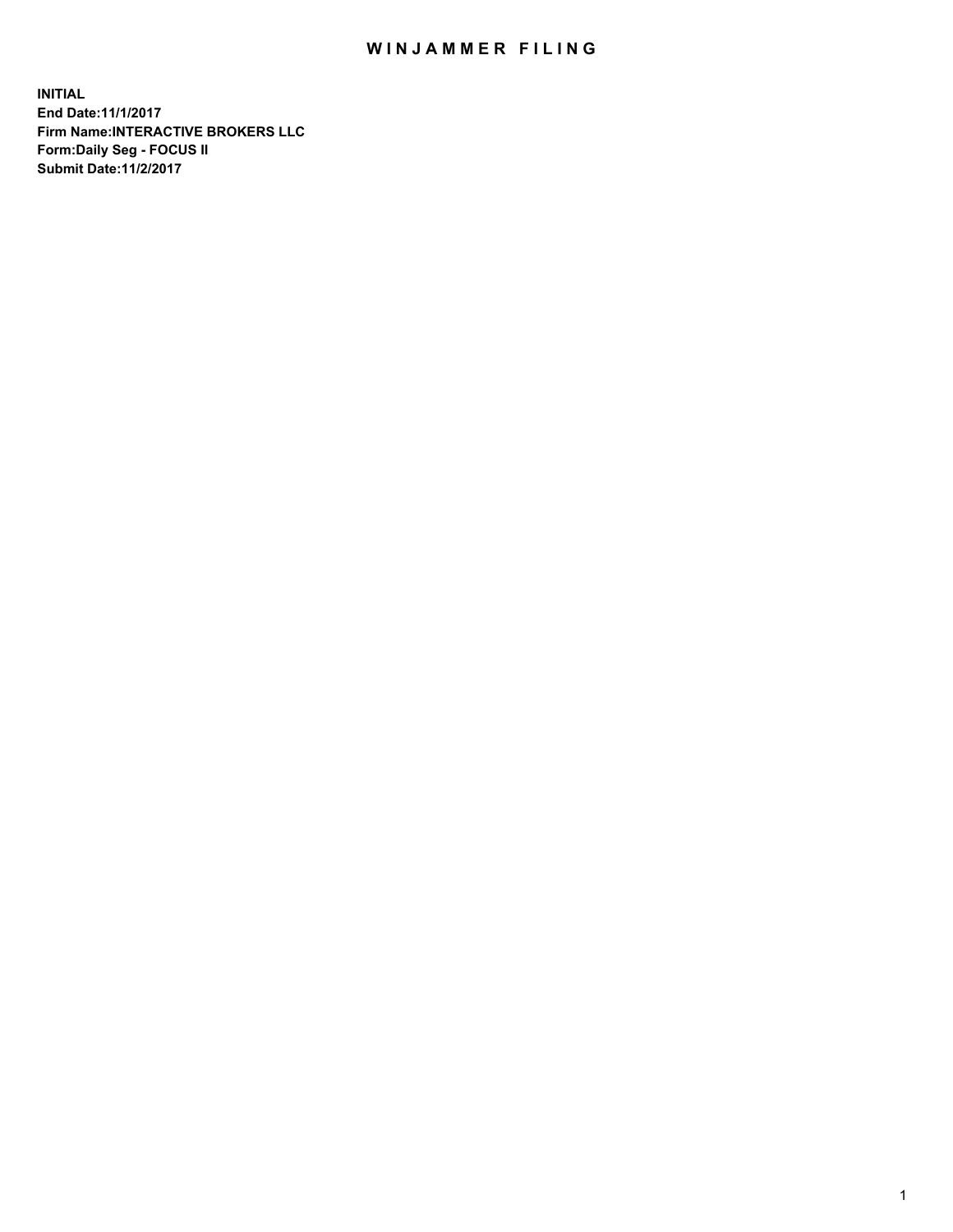## **INITIAL End Date:11/1/2017 Firm Name:INTERACTIVE BROKERS LLC Form:Daily Seg - FOCUS II Submit Date:11/2/2017 Daily Segregation - Cover Page**

| Name of Company<br><b>Contact Name</b><br><b>Contact Phone Number</b><br><b>Contact Email Address</b>                                                                                                                                                                                                                          | <b>INTERACTIVE BROKERS LLC</b><br><b>James Menicucci</b><br>203-618-8085<br>jmenicucci@interactivebrokers.c<br>om |
|--------------------------------------------------------------------------------------------------------------------------------------------------------------------------------------------------------------------------------------------------------------------------------------------------------------------------------|-------------------------------------------------------------------------------------------------------------------|
| FCM's Customer Segregated Funds Residual Interest Target (choose one):<br>a. Minimum dollar amount: ; or<br>b. Minimum percentage of customer segregated funds required:%; or<br>c. Dollar amount range between: and; or<br>d. Percentage range of customer segregated funds required between:% and%.                          | $\overline{\mathbf{0}}$<br>0<br>155,000,000 245,000,000<br>0 <sub>0</sub>                                         |
| FCM's Customer Secured Amount Funds Residual Interest Target (choose one):<br>a. Minimum dollar amount: ; or<br>b. Minimum percentage of customer secured funds required:%; or<br>c. Dollar amount range between: and; or<br>d. Percentage range of customer secured funds required between: % and %.                          | $\overline{\mathbf{0}}$<br>0<br>80,000,000 120,000,000<br>0 <sub>0</sub>                                          |
| FCM's Cleared Swaps Customer Collateral Residual Interest Target (choose one):<br>a. Minimum dollar amount: ; or<br>b. Minimum percentage of cleared swaps customer collateral required:% ; or<br>c. Dollar amount range between: and; or<br>d. Percentage range of cleared swaps customer collateral required between:% and%. | $\overline{\mathbf{0}}$<br>$\overline{\mathbf{0}}$<br>0 <sub>0</sub><br><u>00</u>                                 |

Attach supporting documents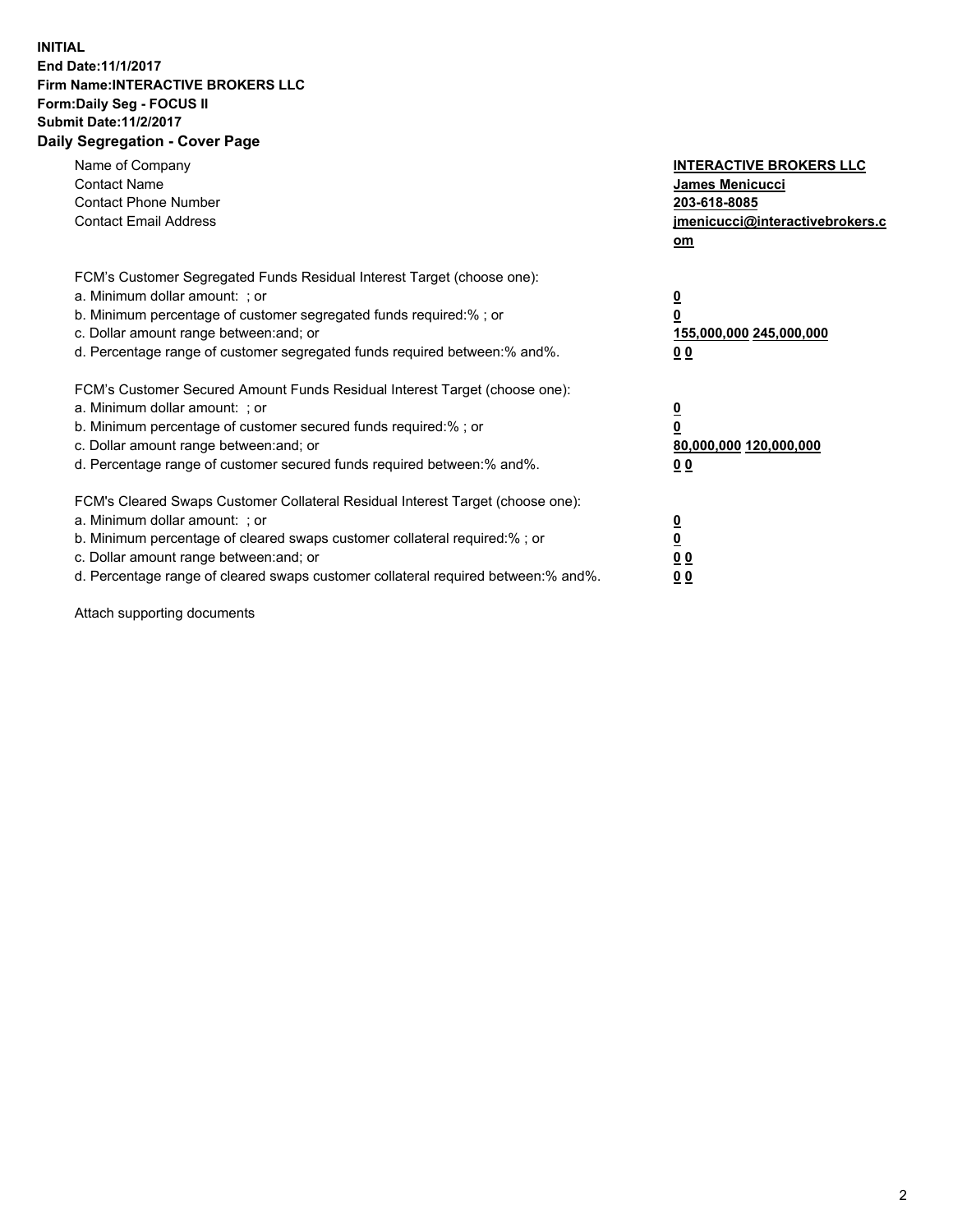## **INITIAL End Date:11/1/2017 Firm Name:INTERACTIVE BROKERS LLC Form:Daily Seg - FOCUS II Submit Date:11/2/2017 Daily Segregation - Secured Amounts**

|     | Dany Ocgregation - Oceanea Annoanta                                                         |                                                 |
|-----|---------------------------------------------------------------------------------------------|-------------------------------------------------|
|     | Foreign Futures and Foreign Options Secured Amounts                                         |                                                 |
|     | Amount required to be set aside pursuant to law, rule or regulation of a foreign            | $0$ [7305]                                      |
|     | government or a rule of a self-regulatory organization authorized thereunder                |                                                 |
| 1.  | Net ledger balance - Foreign Futures and Foreign Option Trading - All Customers             |                                                 |
|     | A. Cash                                                                                     | 426,042,773 [7315]                              |
|     | B. Securities (at market)                                                                   | $0$ [7317]                                      |
| 2.  | Net unrealized profit (loss) in open futures contracts traded on a foreign board of trade   | 17,559,373 [7325]                               |
| 3.  | Exchange traded options                                                                     |                                                 |
|     | a. Market value of open option contracts purchased on a foreign board of trade              | <b>24,183</b> [7335]                            |
|     | b. Market value of open contracts granted (sold) on a foreign board of trade                | -100,936 [7337]                                 |
| 4.  | Net equity (deficit) (add lines 1.2. and 3.)                                                | 443,525,393 [7345]                              |
| 5.  | Account liquidating to a deficit and account with a debit balances - gross amount           | 8,324 [7351]                                    |
|     | Less: amount offset by customer owned securities                                            | 0 [7352] 8,324 [7354]                           |
| 6.  | Amount required to be set aside as the secured amount - Net Liquidating Equity              | 443,533,717 [7355]                              |
|     | Method (add lines 4 and 5)                                                                  |                                                 |
| 7.  | Greater of amount required to be set aside pursuant to foreign jurisdiction (above) or line | 443,533,717 [7360]                              |
|     | 6.                                                                                          |                                                 |
|     | FUNDS DEPOSITED IN SEPARATE REGULATION 30.7 ACCOUNTS                                        |                                                 |
| 1.  | Cash in banks                                                                               |                                                 |
|     | A. Banks located in the United States                                                       | 135,016,830 [7500]                              |
|     | B. Other banks qualified under Regulation 30.7                                              | 0 [7520] 135,016,830 [7530]                     |
| 2.  | Securities                                                                                  |                                                 |
|     | A. In safekeeping with banks located in the United States                                   | 340,630,185 [7540]                              |
|     | B. In safekeeping with other banks qualified under Regulation 30.7                          | 0 [7560] 340,630,185 [7570]                     |
| 3.  | Equities with registered futures commission merchants                                       |                                                 |
|     | A. Cash                                                                                     | $0$ [7580]                                      |
|     | <b>B.</b> Securities                                                                        | $0$ [7590]                                      |
|     | C. Unrealized gain (loss) on open futures contracts                                         | $0$ [7600]                                      |
|     | D. Value of long option contracts                                                           | $0$ [7610]                                      |
|     | E. Value of short option contracts                                                          | 0 [7615] 0 [7620]                               |
| 4.  | Amounts held by clearing organizations of foreign boards of trade                           |                                                 |
|     | A. Cash                                                                                     | $0$ [7640]                                      |
|     | <b>B.</b> Securities                                                                        | $0$ [7650]                                      |
|     | C. Amount due to (from) clearing organization - daily variation                             | $0$ [7660]                                      |
|     | D. Value of long option contracts                                                           | $0$ [7670]                                      |
|     | E. Value of short option contracts                                                          | 0 [7675] 0 [7680]                               |
| 5.  | Amounts held by members of foreign boards of trade                                          |                                                 |
|     | A. Cash                                                                                     | 89,862,823 [7700]                               |
|     | <b>B.</b> Securities                                                                        | $0$ [7710]                                      |
|     | C. Unrealized gain (loss) on open futures contracts                                         | 7,272,641 [7720]                                |
|     | D. Value of long option contracts                                                           | 24,183 [7730]                                   |
|     | E. Value of short option contracts                                                          | <u>-100,936</u> [7735] <b>97,058,711</b> [7740] |
| 6.  | Amounts with other depositories designated by a foreign board of trade                      | $0$ [7760]                                      |
| 7.  | Segregated funds on hand                                                                    | $0$ [7765]                                      |
| 8.  | Total funds in separate section 30.7 accounts                                               | 572,705,726 [7770]                              |
| 9.  | Excess (deficiency) Set Aside for Secured Amount (subtract line 7 Secured Statement         | 129,172,009 [7380]                              |
|     | Page 1 from Line 8)                                                                         |                                                 |
| 10. | Management Target Amount for Excess funds in separate section 30.7 accounts                 | 80,000,000 [7780]                               |
| 11. | Excess (deficiency) funds in separate 30.7 accounts over (under) Management Target          | 49,172,009 [7785]                               |
|     |                                                                                             |                                                 |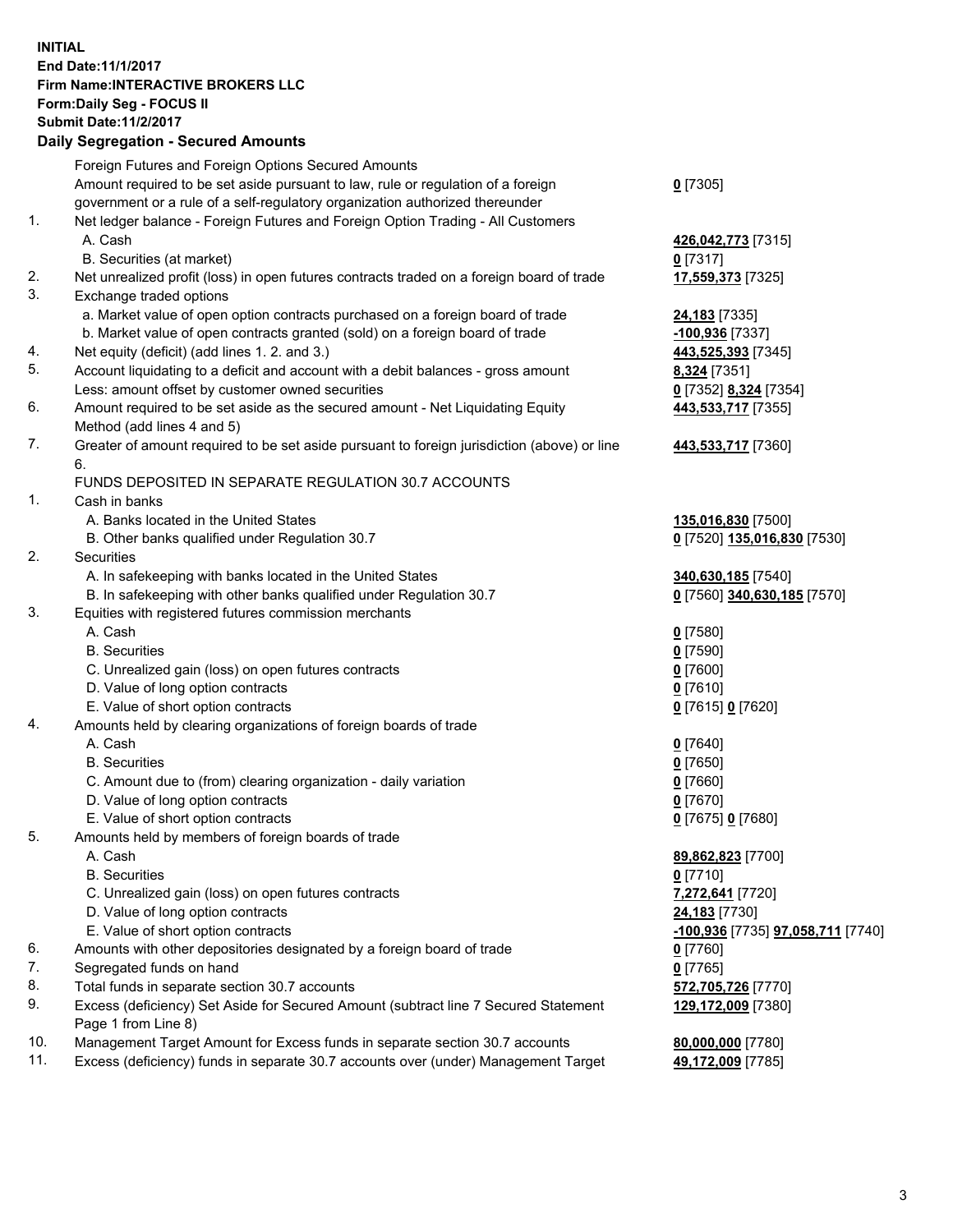**INITIAL End Date:11/1/2017 Firm Name:INTERACTIVE BROKERS LLC Form:Daily Seg - FOCUS II Submit Date:11/2/2017 Daily Segregation - Segregation Statement** SEGREGATION REQUIREMENTS(Section 4d(2) of the CEAct) 1. Net ledger balance A. Cash **4,721,606,791** [7010] B. Securities (at market) **0** [7020] 2. Net unrealized profit (loss) in open futures contracts traded on a contract market **-113,356,364** [7030] 3. Exchange traded options A. Add market value of open option contracts purchased on a contract market **139,529,276** [7032] B. Deduct market value of open option contracts granted (sold) on a contract market **-248,216,485** [7033] 4. Net equity (deficit) (add lines 1, 2 and 3) **4,499,563,218** [7040] 5. Accounts liquidating to a deficit and accounts with debit balances - gross amount **214,035** [7045] Less: amount offset by customer securities **0** [7047] **214,035** [7050] 6. Amount required to be segregated (add lines 4 and 5) **4,499,777,253** [7060] FUNDS IN SEGREGATED ACCOUNTS 7. Deposited in segregated funds bank accounts A. Cash **603,489,348** [7070] B. Securities representing investments of customers' funds (at market) **2,815,983,005** [7080] C. Securities held for particular customers or option customers in lieu of cash (at market) **0** [7090] 8. Margins on deposit with derivatives clearing organizations of contract markets A. Cash **19,617,051** [7100] B. Securities representing investments of customers' funds (at market) **1,368,636,044** [7110] C. Securities held for particular customers or option customers in lieu of cash (at market) **0** [7120] 9. Net settlement from (to) derivatives clearing organizations of contract markets **-1,641,889** [7130] 10. Exchange traded options A. Value of open long option contracts **139,547,802** [7132] B. Value of open short option contracts **-248,225,794** [7133] 11. Net equities with other FCMs A. Net liquidating equity **0** [7140] B. Securities representing investments of customers' funds (at market) **0** [7160] C. Securities held for particular customers or option customers in lieu of cash (at market) **0** [7170] 12. Segregated funds on hand **0** [7150] 13. Total amount in segregation (add lines 7 through 12) **4,697,405,567** [7180] 14. Excess (deficiency) funds in segregation (subtract line 6 from line 13) **197,628,314** [7190] 15. Management Target Amount for Excess funds in segregation **155,000,000** [7194]

16. Excess (deficiency) funds in segregation over (under) Management Target Amount Excess

**42,628,314** [7198]